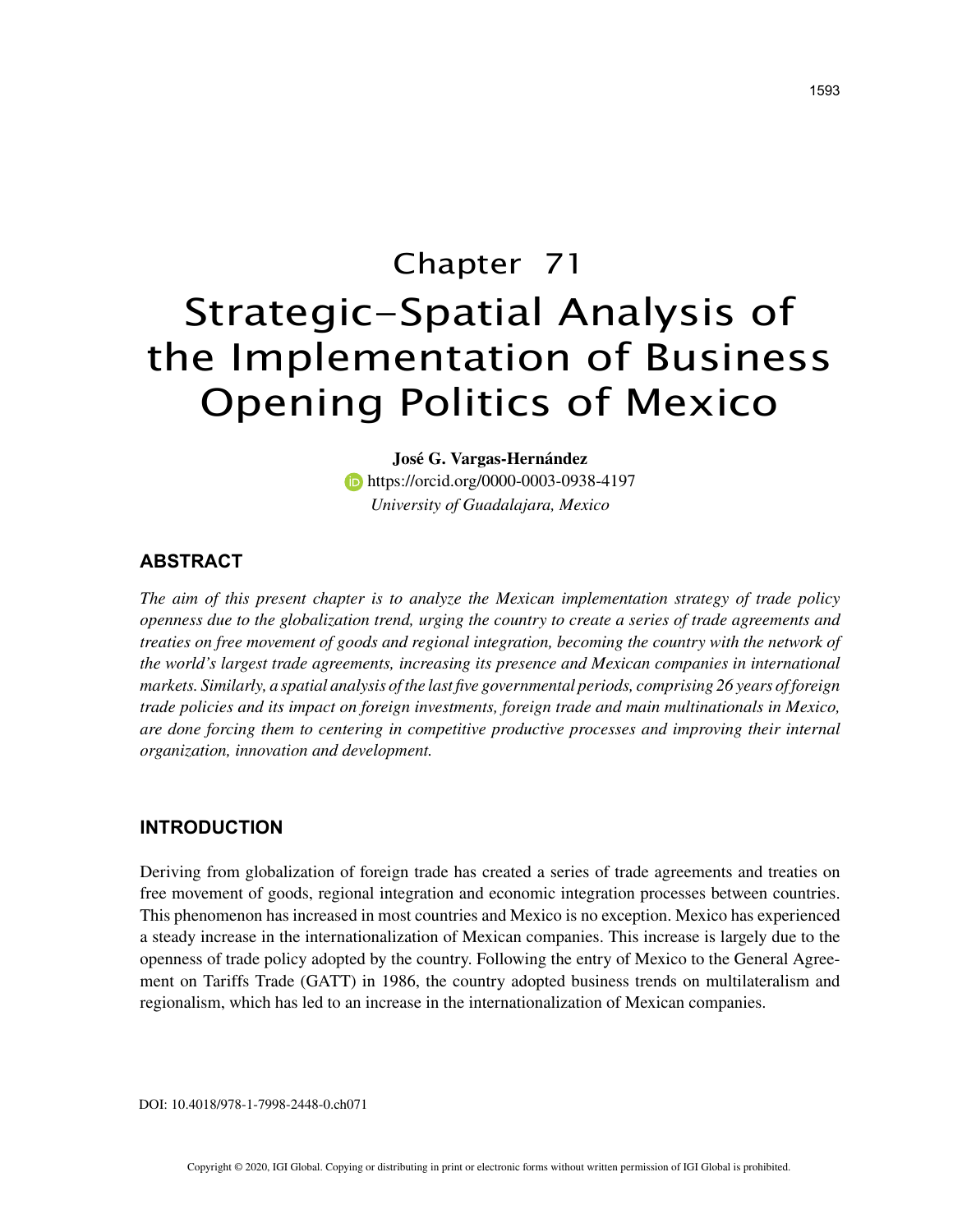#### *Strategic-Spatial Analysis of the Implementation of Business Opening Politics of Mexico*

In light of the foregoing, from the late 1990's, Mexico has experienced an increase in investment abroad from large Mexican companies which have managed to cope with changes in international markets and structural adjustment policies (Vargas-Hernandez, 2011), so it follows that the support of the Mexican government to Mexican companies, as well as the impact of trade globalization, results in a sustained internationalization of Mexican companies increase.

## **ADOPTION OF OPENNESS TRADE POLICIES**

In the eighties, it was created the economic and political framework for the US and international organizations like the World Bank actively promote implementation of neoliberal policies in developing countries, among them, Mexico (Ruiz-Nápoles, 2004). Undoubtedly one of the most important neoliberal policies of that time was the adoption by Mexico to the GATT in 1986, -today World Trade Organization (WTO) - which resulted in the adoption of trade openness policy. Among the main commitments assumed by Mexico, was the gradual reduction of tariffs on trade as well as the adoption of trade policies of non-discrimination, within which include national treatment and most- favored-nation generating with this, greater trade openness in Mexico.

Derived from the developments described above, the Mexican government, in compliance with the economic policy of former president Carlos Salinas de Gortari (1988-1994), conducted a series of privatizations of state enterprises and subsequently opened a new concept of national economic growth that oriented production outward to export. In the context of trade liberalization and large-scale tariff dismantling, Mexico opted for the free trade area with Canada and the United States, leading to the signing of the Free Trade Agreement with North America (NAFTA, or NAFTA for its acronym in English) by Salinas de Gortari, the December 17, 1992,

### **A. Agreements and Treaties Signed by Mexico**

The Mexican government has a number of international positions and legal figures to give special treatment to foreign direct investment in the country. These provide security to investors and promote investment flows. The legal framework that helps the country to promote foreign investment is mainly based on free trade agreements, mechanisms of protection of foreign investment, bilateral investment promotion and finally the federal law and the laws and regulations of each state.Mexico has a network of 10 free trade agreements (FTAs) with 45 countries (FTAs), 30 Agreements for the Promotion and Reciprocal Protection of Investments (BITs) and 9 limited arrangements (Economic Complementation Agreement and partial scope agreements) under the Latin American Integration Association (LAIA).

In addition, Mexico actively participates in multilateral and regional organizations and forums such as the World Trade Organization (WTO), the Asia-Pacific Economic Cooperation (APEC) Mechanism, the Organization for Economic Cooperation and Development (OECD), the Latin American Association integration (ALADI), Alliance Pacific, Latin American Pacific Arch (Arco Forum), Project Mesoamerica integration and Development (Mesoamerica Project), the Trans-Pacific Strategic Partnership (TTP), among others.